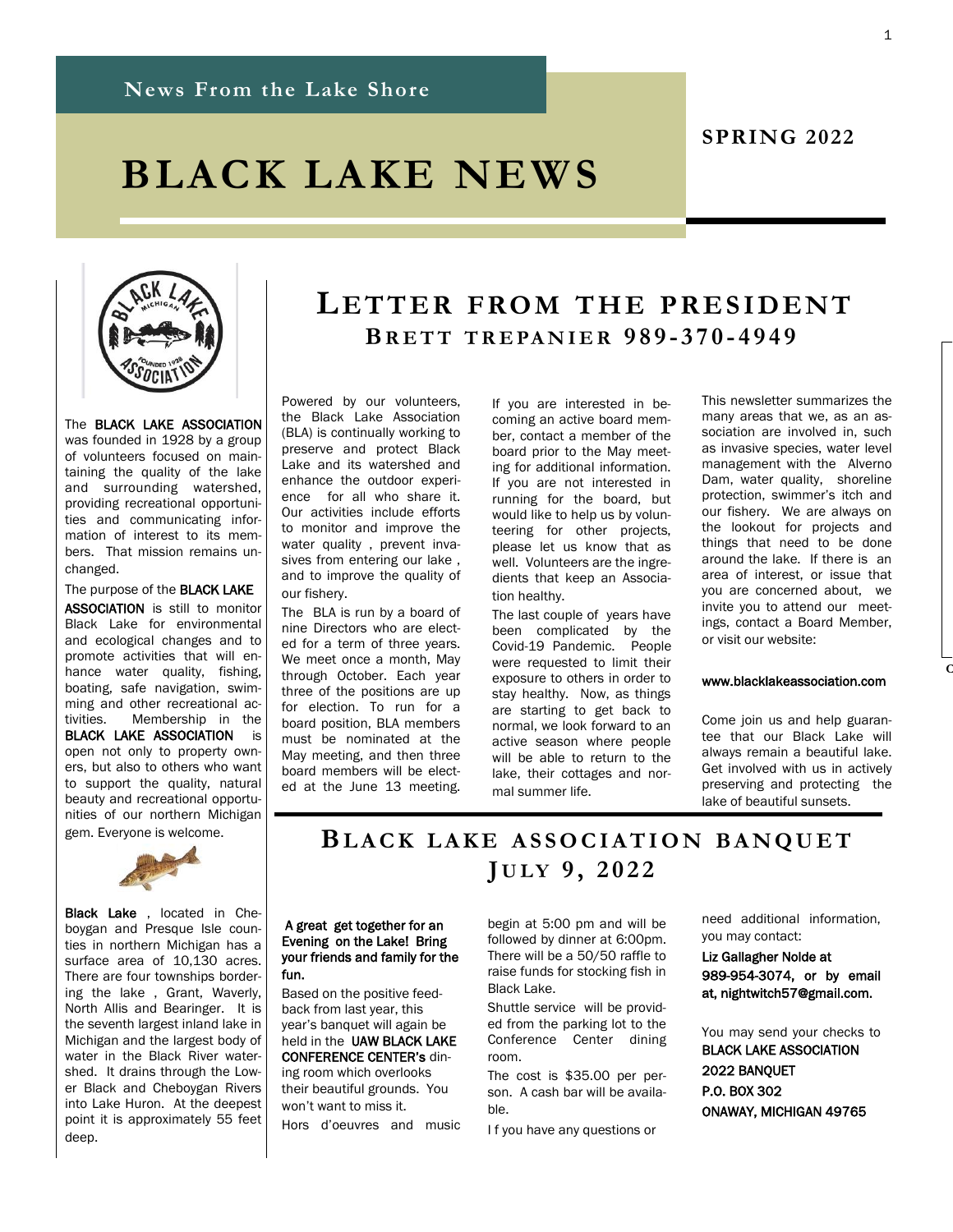

The Black Lake Association, founded in 1928, is committed to the protection and preservation of Black Lake and its surrounding watershed. Our thanks go to the following people who chose to remember family and friends through a donation to the BLA.

### IN MEMORY OF :

#### ELIZA JANE PETERMAN

 Betty Jane Kemme Janet and Carl Anderson

#### ROBERT J. SCHOENHALS

Linda and Ron Van Sickle

#### Elda Shull

Linda and Ron Van Sickle



### IN HONOR OF:

#### GERDA AND BILL FINK

Alexis Fink



## IN MEMORY ROBERT J. SCHOENHALS APRIL 29, 1933 –NOVEMBER 29, 2020

Bob was born in Petoskey, Michigan in 1933 when his parents lived in Onaway, Michigan, where his mother taught school and his father was superintendent. After the family moved downstate in 1937, they returned annually to Black Lake, where they camped and rented until they built a cedar log cabin on Hongore Bay in 1948. Bob and his siblings grew up spending summers next door to their cousins, fishing, swimming, sailing, canoeing, building beach fires and doing all the things that Black Lake families still enjoy.

University of Michigan: BSE, MSE and PhD. Bob, his wife Betty and their two children, Glen and Karen, came to the lake every summer during the 45 years that Bob taught at Purdue and conducted research in Mechanical Engineering. Bob also worked for NASA, Arizona State University and the National Science Foundation during those years. Some of his efforts focused on designing a proposed landing gear for the first lunar lander, and he was called to consult on heat transfer during the 1979 Three Mile Island crisis. When Bob retired, he and Betty extended their time at the lake.

Bob is survived by his brother Don and his wife Kathy; his sister Helen Schoenhals Hart and her husband John; his daughter Karen and two grandchildren, Glen and Emma. He is also survived by many nieces and nephews, all of whom have lasting memories of Bob and the Schoenhals at Black Lake. Bob considered Black Lake a "magical place" and displayed an abiding love and appreciation for its beauty , its history and the lake community. The Black Lake Association is grateful for Bob's generous bequest in support of the Association's work.

Bob earned three engineering degrees from the

## OBSERVATIONS OF HARMFUL ALGAL BLOOMS ON BLACK LAKE IN 2020 AND 2021

Dr. Roger Bergstedt

In 2020, samples were taken from HAB blooms (harmful algal blooms) occurring from mid-August to late September. Measured Microcystin toxin concentrations in those samples ranged from non-detection to 210 micro-grams per liter.

In 2021, HAB blooms were reported on two dates. On September 30, 2021 a bloom was reported off Bluffs Highway, just south of Ash Highway (one collected sample measured 49.2 micro-grams per liter). On October 5, 2021, there were two reports of HAB's . Two samples were taken that day from a bloom just

west of County Line Road on the south side of the lake and they measured 10.9 and 60.4 micrograms per liter. On the same day, a sample taken from a bloom just on the north side of Five Mile Point measured a very high 2,913 micro-grams per liter.

Representatives of the Michigan Department of Environment, Great Lakes and Energy, (EGLE) noted that statistics collected over the last number of decades suggest that both temperatures and frequency of high precipitation events are increasing and could lead to more

frequent HAB's. We need to remain vigilant for these blooms and report them to the Environmental Assistance Center at

1-800-662-9278 or by sending an e-mail to:

AlgaeBloom@Michigan.gov.

More information can be found at

#### Michigan.gov/habs.

The recommendation is, if you see a suspicious bloom report it immediately, take photos if you can, don't try to take a sample and avoid having any contact with the water.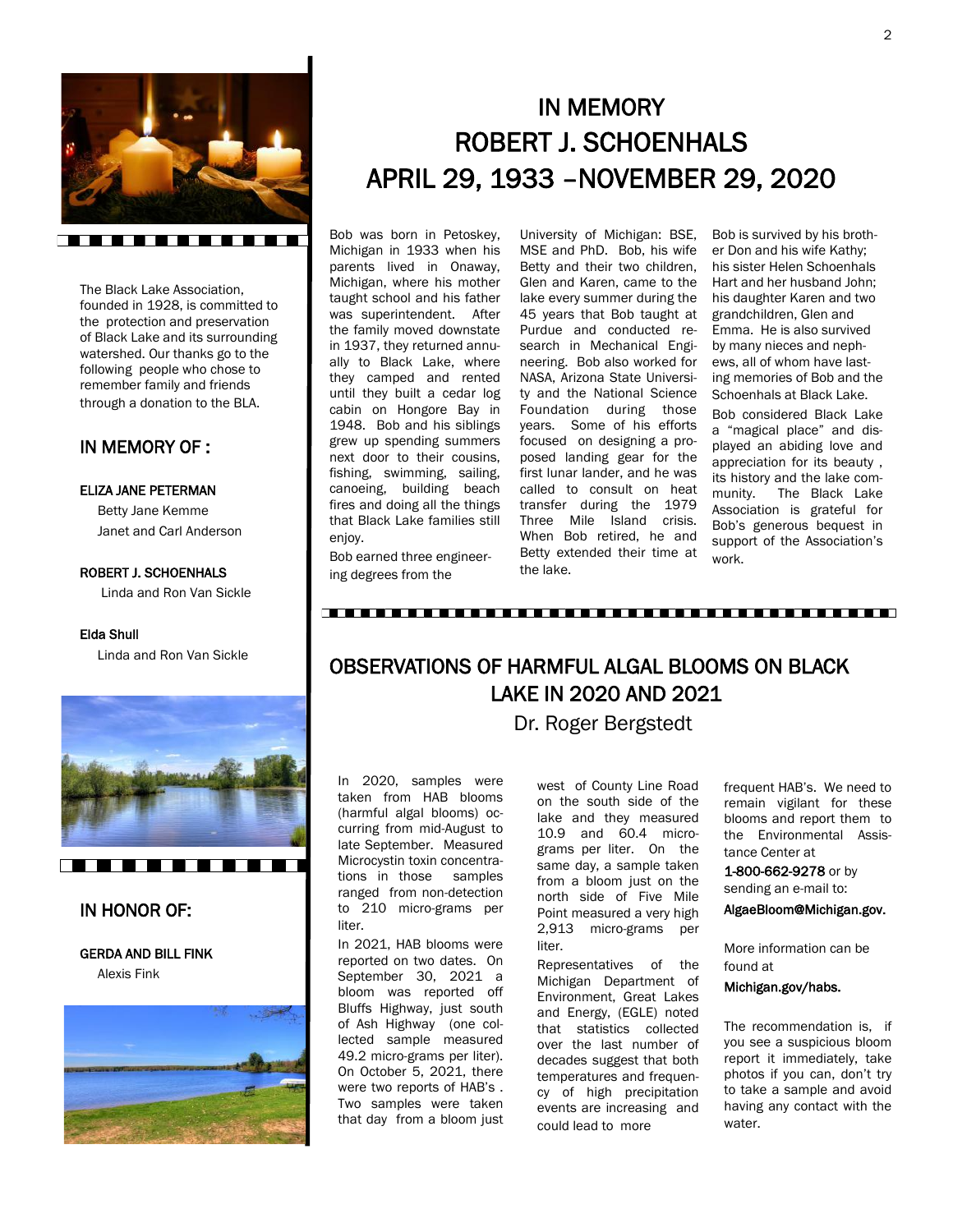

## *THANK YOU FOR VOLUNTEERING*



As summer approaches, The Black Lake Association Board would like to send a special thank you to all of our volunteers who have served the Black Lake community by donating their time and talents. We are so thankful to have a devoted group of volunteers who contribute hundreds of hours each year to help preserve and protect our beautiful lake. Our volunteers are an important resource. If you are interested in volunteering please visit our website, www.blacklakeassociation.com.

We are especially grateful for the work the Beach Representatives do each and every year. They step up and support the work the BLA does by giving of their time and energy. They are our front line. Our thanks go to the following people.

| <b>DEBORAH REDDER</b>  | <b>JULIE JOHNSON</b>    | LINDA VAN SICK       |
|------------------------|-------------------------|----------------------|
| SANDY SCHNAU           | CASSIE COBB             | <b>JOCELYN BERGS</b> |
| INGRID/NEIL SENDLEBACK | <b>PAM SELVIG</b>       | RON DULAK            |
| <b>GAIL SMITH</b>      | <b>MARLENE GEORGE</b>   | <b>GARY SHEPHERI</b> |
| <b>HEIDE PENHALE</b>   | ARLENE HARMAN           | <b>SUE MADDEN</b>    |
| CONNIE NADJARIAN       | DANA BROPHY             | <b>MISSY BEARDSL</b> |
| KAY HOEFFLIN           | LYNNE HENZLER           | <b>SUE ROBERTS</b>   |
| EUGENE OSANTOWSKI      | LYNDA O'NEIL            | <b>JILL LEWIS</b>    |
| ROBERT WALTER          | PATTI ARCHAMBO          | MIKE KRETZ           |
| JANICE WOOD            | <b>CHARLENE SWIHART</b> | JEFF/CANDICE N       |
| SUSAN/BRIAN NADEAU     | <b>SARA LUCIER</b>      | <b>SHARON DULAK</b>  |

**LINDA VAN SICKLE JOCELYN BERGSTEDT GARY SHEPHERD** MISSY BEARDSLEY **SUE ROBERTS** JEFF/CANDICE NIEUWKOOP

Being a volunteer can also be a demanding task. You just have to ask RON VAN SICKLE and ROGER BERGSTEDT as they go out into the lake, rain or shine, throughout the summer, taking water samples and secchi disk readings. These are then given to The Tip of the Mitt who will test and check the samples to see what the water quality is in Black Lake. The BLA has been doing this for years to make sure our lake stays as healthy as possible.

This past summer the BLA assisted Eli Baker, from the Tip of the Mitt Watershed Council with the Mobile Bost Washing Station at the Onaway State Park. Those on hand helped to educate boat owners and users of the importance of clean boating and prevention of the spread of invasive species. We owe the success of these events to the following volunteers.

| BILL AND GERDA FINK | LYNNE HENZLER    | DICK HOPKINS         |
|---------------------|------------------|----------------------|
| DANIEL NUNEZ/FAMILY | RON/SHARON DULAK | CRAIG/DEBORAH REDDER |

Another important job which the BLA has done for years is the placement of buoys at the mouth of the Upper Black River. This job was done for years by BOB WILLIAMS, who retired last year, and is now being performed by JIM COLEMAN. THE BLA has also, at Jim's suggestion, purchased four more channel marker buoys. Thanks Jim.

We also have to thank DAVE TURZEWSKI and ROGER BERGSTEDT for being our local Black Lake Representatives who are working with the Tip of the Mitt Watershed Council (TIP), USGS, EGLE, DNR and other local groups looking into the harmful Algal Blooms (HABs) seen on Black Lake the last two years. The TIP is seeking funding to form a Black Lake Watershed Advisory Committee which will create a plan to identify problems and solutions. The USGS visited Black Lake and were given a tour by both Dave and Roger. Thank guys.

ERIN MC LEAN also has to be mentioned as he heads our Fish Committee. He works closely with TIM CWALINSKI, DNR to keep an eye on our fishery. This past summer we were able to introduce a half million walleye fry into the Upper Black River. Erin also joined the DNR Fishery Division in electroshocking last fall. This is done to verify the effectiveness of our stocking endeavors in the spring.

Connie Nadjarian also deserves special thanks for stepping up to the task of pulling together the BLA Banquet during the Covid-19 season. It was not only well received, well organized but also successful and fun. Thank you Connie.

And, last but not least, many thanks to LYNNE HENZLER, DICK HOPKINS, RON and SHARON DULAK for decorating the Christmas tree sponsored by the BLA at the Onaway Chamber of Commerce Chandler Park Tree Lighting. I might add it felt like the coldest day of the winter, but was a fitting way to end the year. Our thanks go out to all of these tireless volunteers.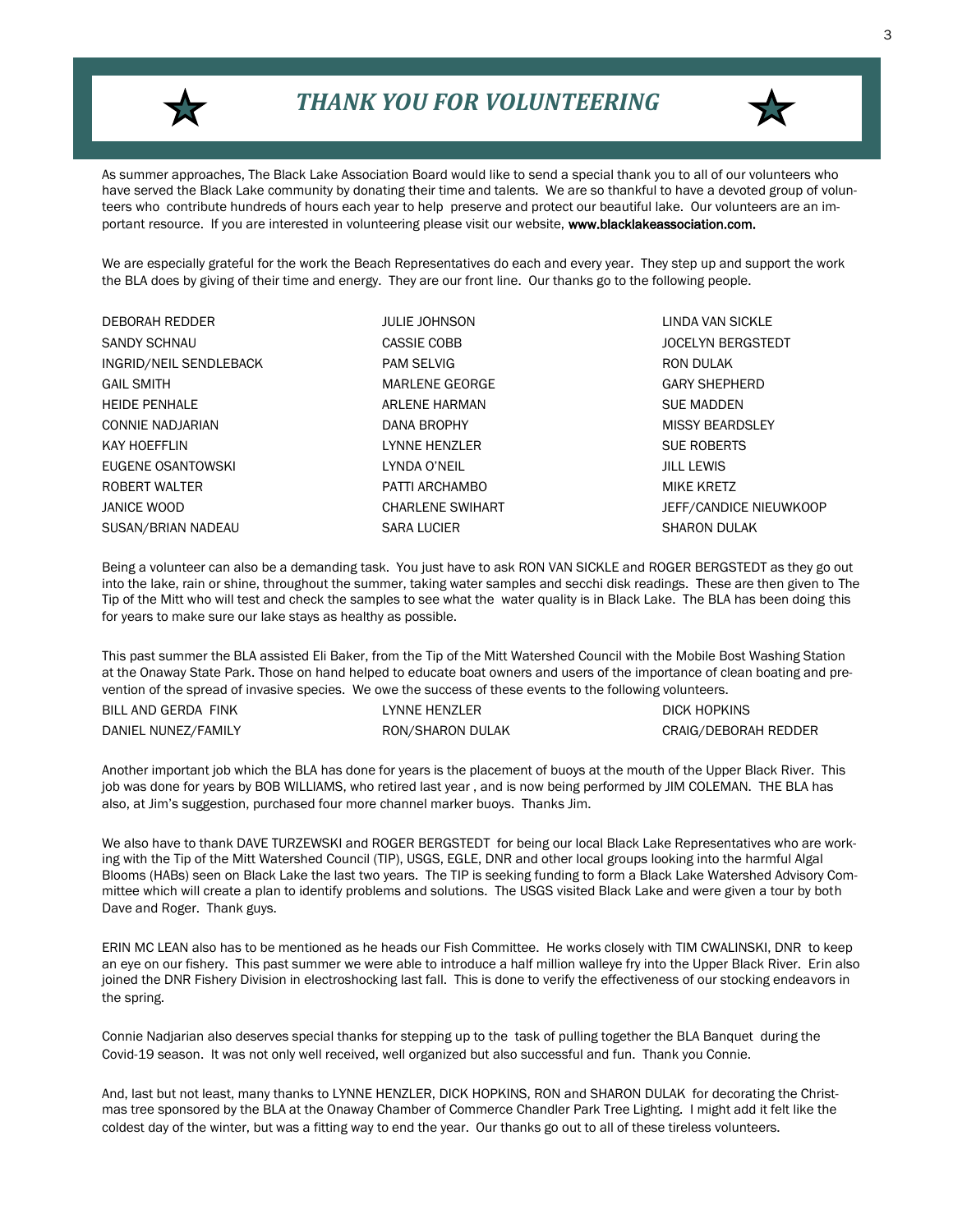

#### VOLUNTEERS ARE VITAL TO NONPROFIT ORGANIZATIONS

Linda Van Sickle is an important part of our organization. She is always ready to help when help is needed. This past year she was instrumental in developing our recently published booklet,

### LIVING ON BLACK LAKE; SOME FREQUENTLY ASKED QUESTIONS AND ANSWERS May 2021

She worked long and hard researching, collecting information, developing the material to make it meaningful to all who read it. She was also very much involved in getting it published.

Thank you, Linda!

The booklet, in total has been placed on our website at

#### Www.blacklakeassociation.com

 Updates will be made Periodically.

Volunteers are always welcome to our organization. It is an act of giving of your time and abilities without expecting a monetary reward. If you are interested you may call any board member, or visit our website:

Www.blacklakeassociation.com or fill in the volunteer space on the dues envelope. We look forward to meeting you.

# SWIMMERS'S ITCH REVISITED Ronald Remink—FRESHWATER SOLUTIONS, LLC

#### 

It is apparent to us that we will need to change the paradigm on swimmer's itch from lakewide control to individual prevention. Because that doesn't fit well with the business plan of others, there continues to be pushback (although with a glaring absence of scientific publications). This paradigm shift has some major benefits for lake associations and individuals. There is no need for costly waterfowl removal. There is no danger of disrupting the aquatic ecosystem by removing an entire population of top tier predators. Individuals have the power to control whether they get swimmer's itch and don't have to wonder if some days are worse than others. Limited association funds can be spent on more important water quality issues

(there are many)! Only those who get swimmer's itch (less than50%) need to put energy and resources into prevention. Those are just a few talking points. We learned back in the 1980's and 1990's that the program of trap and relocate didn't work on lakes in NW Michigan. Yes, our publication back then showed we reduced one species of parasite, but we didn't mention we had to kill all the birds (young and old) and have spring and fall harassment methods in place to even get that one species of parasite down. My advice for all of you is to get a money back guarantee from anyone claiming they will get rid of your swimmer's itch by trapping and relocating mergansers…..our data suggests that will not work.

As for prevention, we have not

received any funding to continue our scientific verification of some novel prevention methods. Our latest data (in our January publication) suggests that onshore winds accumulate itch-causing cercariae right along shore (within a few feet) so that would not be a good place for little kids to play! We know tight-fitting rash guards work. To our knowledge, no cream has yet been proven effective scientifically. Our goal in the coming years is to show the effectiveness of various inexpensive prevention methods, so everyone can swim itch free, without worry (including my granddaughters)!



## BIGGER IS NOT ALWAYS BETTER JEN BUCHANAN, Tip of the Mitt Watershed Council, Associate Director

As lakefront property owners who have witnessed the incredible power of ice can attest, there is no stone big enough that ice can't move it. Ice cover on our inland lakes is certainly something to be reckoned with. Ice can exert 10 to 12 tons per square feet of pressure on our shorelines. The challenge is to learn to live with ice and minimize its shoreline damage potential. One of the proven methods of mitigating ice damage, as well as wave energy, is by constructing a sloping, protective shoreline structure known as a revetment, which is designed to buffer wave energy and direct ice movement. Not to be confused with a seawall or bulkhead, which are typically solid, vertical structures constructed of metal, wood, or concrete, these revetments incorporate the principles of bioengineering and are composed of relatively small fieldstones—not oversized boulders the size of a Volkswagen! Technically speaking, any and all rock used to protect shorelines is considered riprap. Because riprap tends to be associated with larger, oversized rock, the Watershed Council generally does not use the term when discussing bioengineering practices. The best approach to limit damage from ice push is to allow ice to move inland rather that try to prevent it from coming ashore. The following are some of the important factors to consider when designing and installing a protective shoreline revetment.

**SLOPE:** A properly designed and installed fieldstone revetment will have a gentle slope of 3H(horizontal):1V(vertical) or flatter. A steeper slope is more vulnerable to ice shove and may also be less stable. Think of it as a wedge that assists ice up and over the shoreline rather than pushing directly into it. The top surface of the revetment, usually a layer of smaller fieldstones top-dressed over the larger fieldstones core, acts like ball bearings, allowing the ice to move freely up the slope without major disruption.

FIELDSTONE SHAPE: Field stones should be mostly round in shape. Avoid using flat, plate-like rocks, which are more easily moved by the waves. In addition, rounded fieldstones, when gathered

Continued on page 8.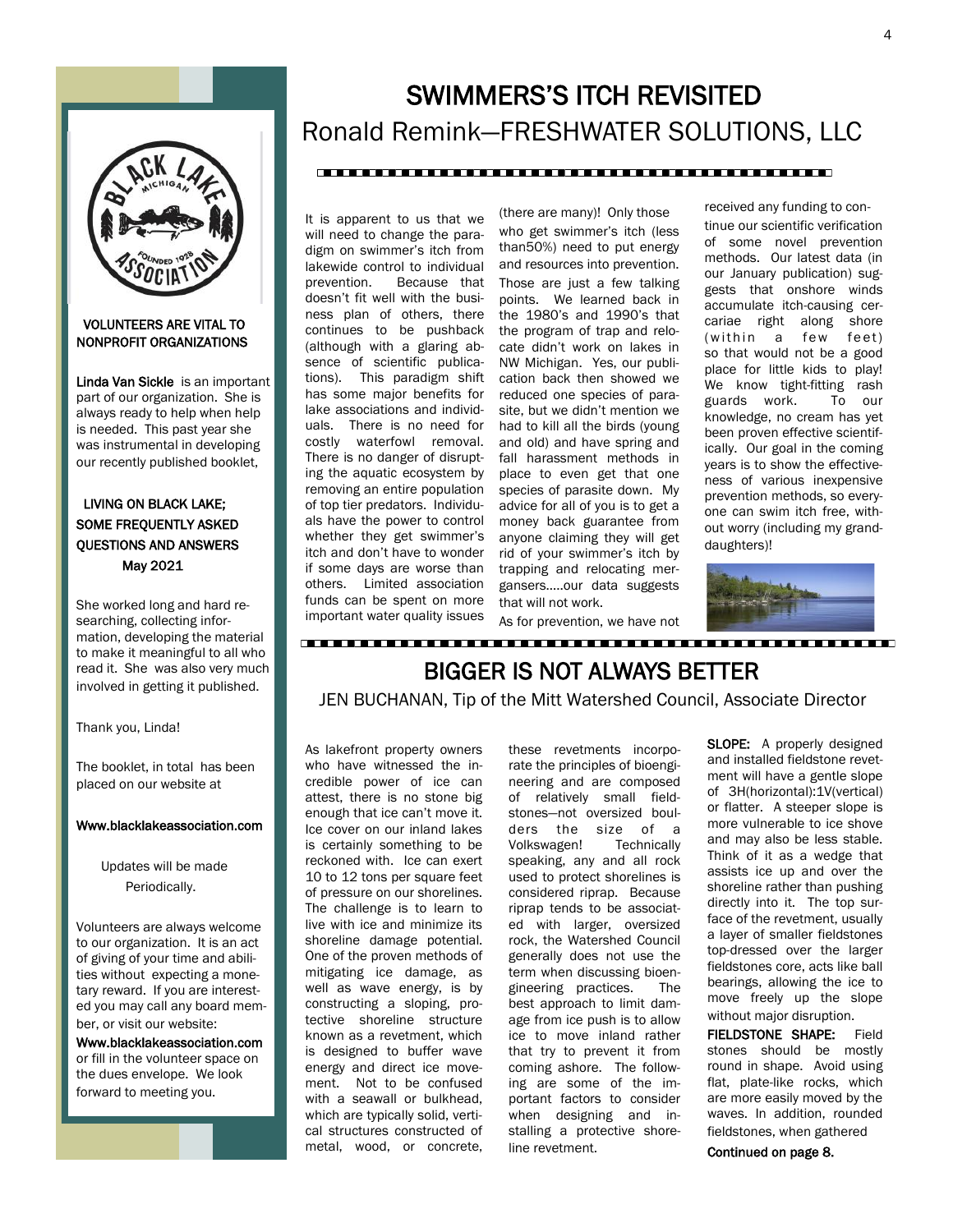

## FRIENDS OF THE ONAWAY STATE PARK - FOOSP

Sue Madden

#### 

#### **FOOSP**

The new pavilion is pictured above and below. To see more of our work you may go to our Facebook page or our Website. We have participated in the July 4th parade, hosted events at the Onaway State Park, sold t-shirts and sweatshirts and have a promise of funds from the DNR to improve the historic, lower bathroom and put new beams and roofing on the Overlook structure. There's much more to come.





Cody Stevens was asked about the foresting around Black Lake. He said that for the 2024 planning cycle they were developing plans in two compartments, 156 and 171 which are fairly close to Black Lake.

When asked about the replanting of trees he said they typically only plant Red Pine. Most of the other species regenerate very well on their own and don't need us to plant anything to have fully stocked stands in the future. Each site is different though and they develop plans for each harvest area and monitor them to ensure they meet those goals.

The Friends of Onaway State Park was established in June of 2017. We are a non-profit, voluntary association established to assist Onaway State Park in obtaining its goals, primarily in the areas of park promotion, interpretation and resource preservation, including, but not limited to recreational, natural, cultural and educational activities. Our board consists of six voting members:

President—Vanessa Dean

V. President—Pam Beck

Secretary—Sue Madden

Treasurer—Gail Radke

Trustees—Carol Latsch and Brenden Maenie

We work closely with Kim Beck-Williams the DNR Unit Supervisor and Anderia and

Ted Hand, the campground hosts.

Since our inception, our main goal has been to get the funding necessary to replace the park pavilion which burned down in 2012. To that end, we were able to procure enough money from the State of Michigan with the help of Sue Allor, to build a beautiful, new building in the day use area of the park. Voices to build it in the old pavilion location were heard, but due to historical and archeological concerns, that was impossible.

At this time, we are planning an open house for the pavilion on Memorial Day weekend. There is however, much yet to be done. In addition to the money from the State, we

were able to raise almost \$16,000 through various activities and donations to add needed items to complete the pavilion. Our goal is to be able to rent the pavilion for family gatherings, weddings, reunions, etc. right after Memorial weekend. We are in the process now of purchasing needed items. Time is of the essence to raise the needed funds due to the shipping delays and pandemic problems. If you would like to help or make a donation please call Vanessa Dean at 989-307- 9041, or Sue Madden at 586-770-5906. We have a list of immediate needs we would like to share with you.

FOREST MANAGEMENT AROUND BLACK LAKE CODY STEVENS— DNR FOREST RESOURCE DIVISION FIELD SUPERVISOR ATLANTA

----------------------------------

#### -----------------------------------

They 're your forests! Share ideas on state forest planning. Every year the DNR manages the forests to keep them healthy and help prevent wildfires. This includes cutting and thinning trees, prescribed burning and planting new trees. These actions are planned two years in advance.

Now is your chance to provide input for actions that will be taken in 2024. instead of hosting face-to-face houses this year, the DNR's Forest Resources Division is asking for public input online or by appointment. This decision is part of the statewide effort to slow the spread of COVID-19.

Go to the interactive online map and click on your area of interest to find our what forest management prescriptions are planned.

Your input will be used to make final decisions on forest management actions. Those decisions will be made at meeting known as compartment reviews. Your may also attend those meetings, but the open house is the best place to offer input. If you have a disability that requires accommodations to access this information, please contact:

Cody Stevens stevensc@michigan.gov or 989-785-4251.

Those unable to attend meetings are encouraged to submit comments via email to Cody Stevens at

stevensc@michigan.gov or 989-785-4251.

If you would like to speak to a DNR staffer regarding your comments or concerns, you may use the above email address to request and appointment. Learn more about open houses and compartment reviews at

Michigan.gov/Forestinput.



Cody stated that it is very hard to generalize forest management when each site has very specific plans and goals, so if folks have questions about an area, he can get them more details.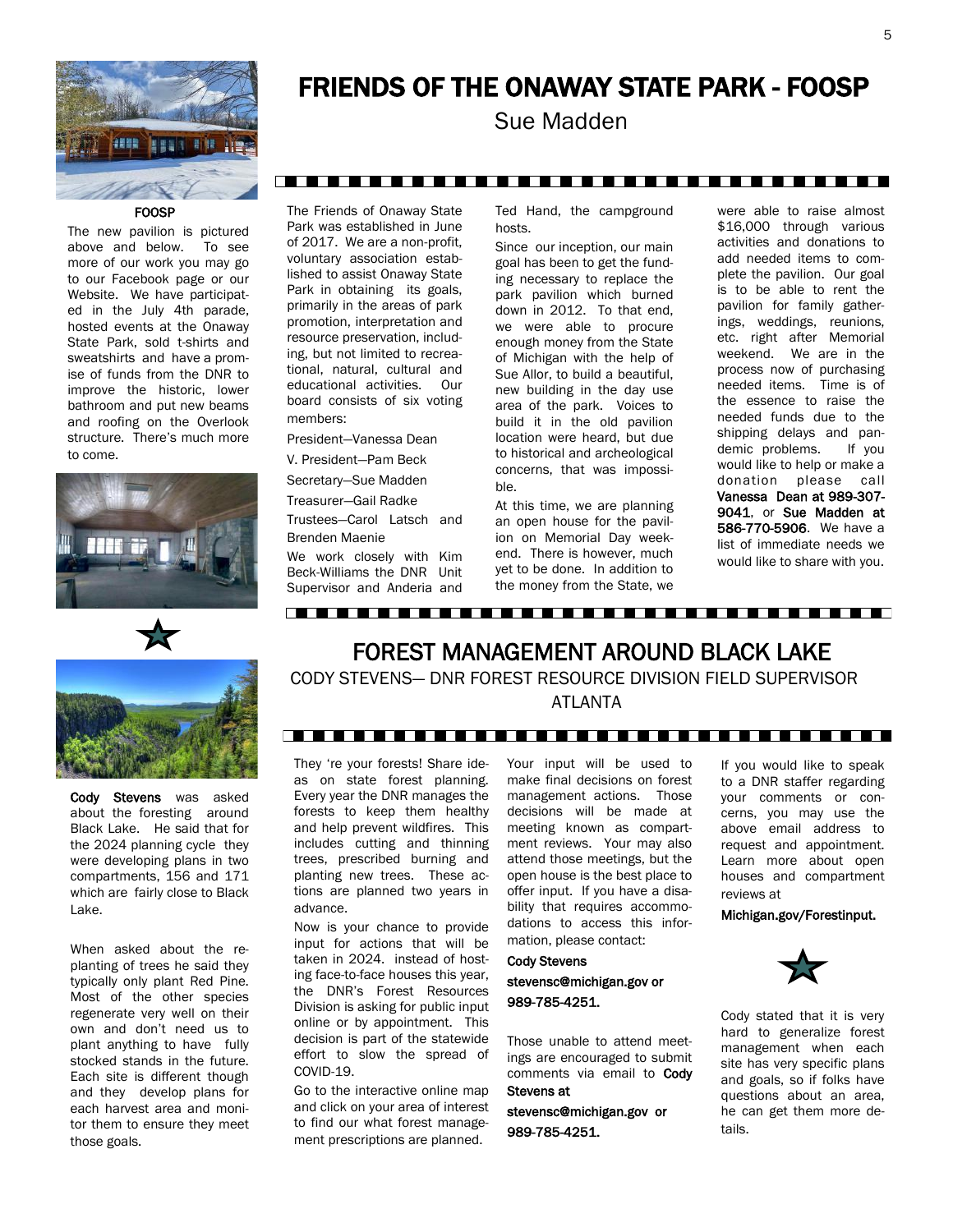

#### FEBRUARY 5, 2022 BLACK LAKE STURGEON SEASON LAST 36 MINUTES

#### SEASON OPENED AT 8:00am

1st fish 8:10am Scott Ash Female—59.5 in., 48 lbs.

2nd fish 8:11am

Matt Barber Male—62 in., 67lbs.

3rd fish 8:14am Jerry Perrin

Male—47in., 25lbs.

4th fish 8:27am

Doug Blaskowski Male—57in., 45lbs.

5th fish 8:33am Scott Williams

Male—46in., 23lbs.

6th fish 8:35am

Andrew Maltby

Male—56in., 31lbs.

#### 8:36 THE SEASON IS CLOSED!

At 8:36 am all 565 fisherman on Black Lake received a text telling them the season was over. Everyone of the fish harvested had been captured and tagged previously by the DNR and Michigan State University during their spawning season in the Black River.



## **WHER E A RE TH E WA L L E Y ES ? TI M C W A L I N S K I - D N R FI S H E R I E S**

As many of you may feel, the good old days of walleye catches in Black Lake might seem long gone. We certainly have seen some changes in fish population in our northern Michigan lakes in recent decades, especially following the onset of certain invasive species. These include zebra mussels, quagga mussels, and round goby, to name a few. Black Lake is certainly on the list of impacted lakes, and in particular, from zebra muscles. These small invasive clams from Eurasia are prolific plankton filter feeders. The have the effect of chipping away at the base of the food chain which is vital for all young fishes. If you don't think they impact the lake, ask yourself why water clarity has increased tremendously since their invasion. That is what they do by filter feeding our nutrients in the water column. Poor juvenile survival of fish can occur when critical plankton is not available in the early life stages.

Fisheries managers and researchers from across the northern tier of North America are also struggling to deal with changes in walleye populations. I was part of a two day work group this past summer, listening to other agencies talk about some of their regional walleye issues. This included a number of provinces and states reaching from

North Dakota to New York. So, if you think it is only happening to Black lake, think again. What was interesting from the different perspectives was the different theories. Invasives were definitely acknowledged as a core problem, but so was climate change. For example, many decades of walleye research and temperature data for Lake Oneida in New York have documented good numbers of fall age-0 walleye, but poor survival through the winter. It is known in the fish world (and wildlife) that there is often high first winter mortality in fish. Researchers in New York are documenting higher over –winter mortality of juvenile walleyes in recent years and correlating it with higher winter temperatures. Their belief is that reduced ice cover and warmer water temperatures often drive higher metabolic rates, which is energy demanding. This is just one example of theories out there regarding reduced walleye survival throughout North American containment.

Walleye mortality can happen at many stages. Of course, if you have few adults, you get less production. However, it does not take a large number of walleye adults to produce a quality year class because they have high egg fecundity. This is well documented in the perch and walleye literature. You do however need good

spring warming rates (does that occur here anymore?), ample amounts of plankton and decent growth to get through to their first winter. Lots of factors here that chip away at juvenile numbers through the year.

The point of this article is to point out that there are many hurdles out there for juvenile fish, (including walleye) to leap over. Some are natural, (spring warming, plankton availability, etc.), but some are not , they are here to stay, (climate change, invasives). Will we ever have the answer to a fix? Probably not, but that is what science is about, adapting.

Despite all this, DNR did manage to stock a large number of spring fingerling walleye in Black Lake in 2021. The number stocked was at the expense of some other statewide lakes not getting fish multiple years in a row. In a typical year, our statewide stocking needs of fingerling walleye are greater than what we raise. We also stocked in 2017 and 2018, but do not plan on stocking in 2022 unless there is a large statewide surplus. We did catch a fair number of 4-6 inch walleye (likely stocked) during our 2021 fall electrofishing index station (Five Mile Point south, then east to Rainy River mouth). Will they make it through the winter? Only time will tell!

### **BL A C K L A K E A S S O C I A T I O N M E E T I N G S C H E D U L E**

All meetings are held in the Grant Township Hall on the second Monday of the month at 7:00 pm.

May 9th—Lauren Dey, Tip of the Mitt—BLA & TOM Building Partnerships

June 13-Potluck-Bring a dish to pass & table setting. Caroline Keson– TOM, Algal Blooms on Black Lake

July 9th– BLA Banquet – UAW Black Lake Conference **Center** 

July 11th-no speaker

August 8th– Erin McLean, Black Lake fishery

September 12th– Dennis Waind—Zero Gravity Aerial proposal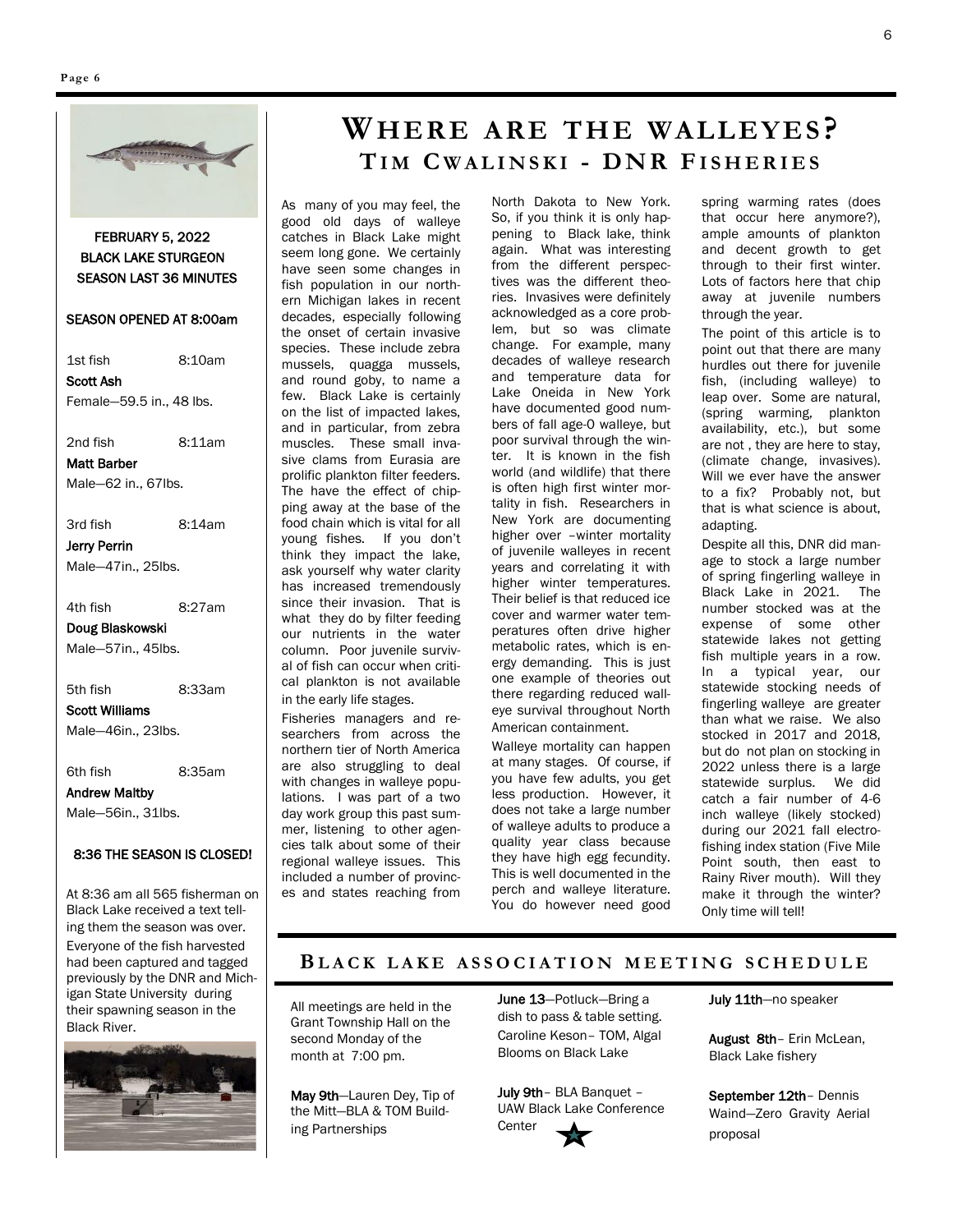## **AL V E R N O D A M / B L A C K L A K E W A T E R L E V E L UP D A T E**

#### **D A V E T U R Z E W S K I**

After five years of extensive work and consultation, Black River Hydro LP(BRLP) has submitted its license amendment application for the Alverno Dam to the Federal Energy Regulatory Commission (FERC) on December 7, 2021.

The purpose of the application is to revise the language in two License Articles and put forth a long-term operations protocol to ensure headpond level compliance at the dam. Historically and due to the current license language, the dam owner has dealt with water level management issues related to Black Lake. The new protocol provides an efficient, science-based approach to operations that alleviates the difficulties faced with the current license.

After numerous meetings with stakeholders (including

FERC, Michigan EGLE and DNR, Cheboygan and Presque Isle Counties, FEMA, Black Lake Preservation Society, Reflections Homeowners Association (Lower Black River residents) and the Black Lake Association, detailed analysis performed by LMNO Engineering , an environmental study performed by Dr. Ronald Bruch and extensive review of data and prior studies and reports dating to 1947, the proposed provides for an amended license that ensures consistent compliance with managing headpond water levels, while providing for accountability, respect for plants and wildlife, and the needs of Black Lake users during periods of high and low water conditions.

As of the date of this article, the proposal is awaiting approval by FERC. There is no stated timeline for the FERC review process. The license amendment application request and supporting documents can be found at the following public Google Drive link, set up by BRLP: https:// drive.google.com/drive/ folders/17jFBVRE1MmmW-U 6-3 K D 1 k 4 k s k 1 f l v a 4 A ? usp=sharing.

These documents fully outline the existing license, requested changes, and all supporting studies, data, and background information. In the meantime, BRLP has filed an Interim Operations Protocol with FERC on February 28, 2022. This interim Protocol would provide operating rules for water level management at the dam while the license amendment is under review.

Additional information can be found on the Black Lake Association website—

www.blacklakeassociation. com

#### BOARD OF DIRECTORS

PRESIDENT Brett Trepanier 989-370-4949

VICE PRESIDENT

Roger Selvig 989-329-7882

TREASURE/SECRETARY

Dave Turzewski 517-881- 3995

**MEMBERSHIP NEWSLETTER** 

Sharon Dulak 989-733-2565

Roger Bergstedt –989-733- 8337 Ron Dulak-989-733-2565 Erin Mc Lean-989-619-9146 John Roby –989-245-7204 Cindy Trepanier –989-370- 7153



#### SUPPORT STAFF

**WEBSITE** Cindy Trepanier Linda Van Sickle

BANQUET Liz Gallagher Nolde

FACEBOOK –BLACK LAKE CHEBOYGAN MICHIGAN Jim Filipowski

LAKE MONITORING Ron VanSickle Roger Bergstedt

SWIMMER'S ITCH Cindy Trepanier

## **B L A C K R I V E R B OA T I N G A C C E S S S I T E K E I T H C H E L I**

PM Environmental completed the Phase one hazardous material clean up on site which included removal of the abandoned fuel tank, fuel dispenser, fuel distribution line and contaminated soils to a depth of two feet below the ground surface. Remaining subsurface contamination is low, currently stabile and not at risk for leaching from the site and will be removed during the larger redevelopment of the site in the near future.

Funding was approved by the MDNR Parks and Recreation Division for contracting a professional consultant to assist in preparation of planning, design, permitting and contract documents for the redevelopment of the site into an improved, modern, boating access site. With funding in place, a request for proposal process for consultant selection was completed and Wade Trim (Gaylord Office) was selected to provide our project professional services. Wade Trim was able to collect all field data prior to the onset of winter conditions, is processing this information and is beginning the early stages of site evaluation and preliminary design based on our agency direction. As you are aware, our intent is to provide an opportunity for a public open house in order to share the site evaluation and conceptual design plans for the improvements, receive input and answer questions. We are optimistic that there will

be an opportunity to organize this event in early summer of this year. When the design, public output , permitting and contract documents are complete our next step will be to request agency funding for site construction and construction administration. There may be an opportunity to make the request this spring if the design process and cost estimating allow for it, but it is more likely that the funding request will take place in spring of 2023, which if approved, would position the project for possible construction during the 2024 season at the earliest.



**Page 7**